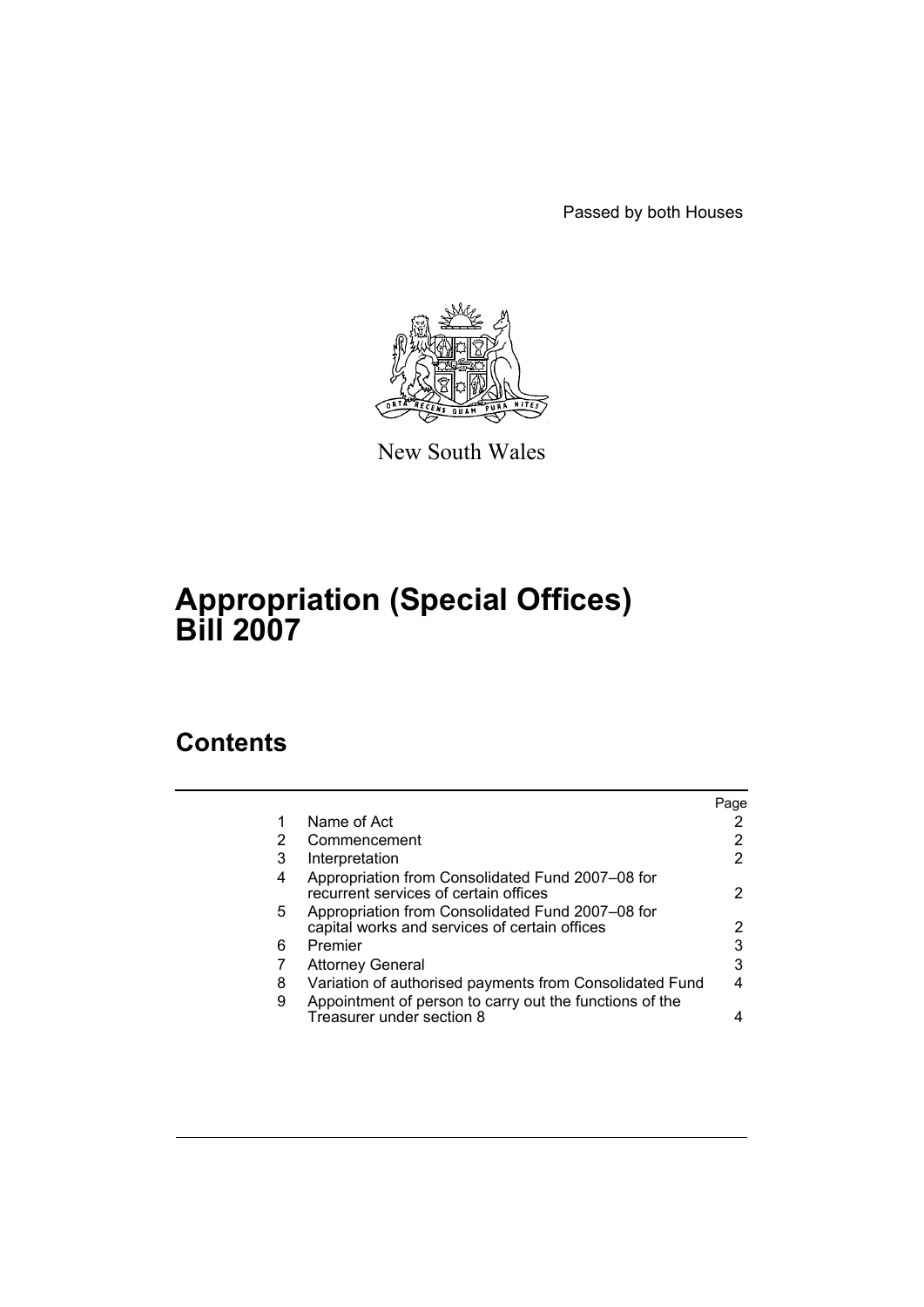*I certify that this public bill, which originated in the Legislative Assembly, has finally passed the Legislative Council and the Legislative Assembly of New South Wales.*

> *Clerk of the Legislative Assembly. Legislative Assembly, Sydney, , 2007*



New South Wales

## **Appropriation (Special Offices) Bill 2007**

Act No , 2007

An Act to appropriate out of the Consolidated Fund sums for the recurrent services and capital works and services of certain offices for the year 2007–08.

*I have examined this bill and find it to correspond in all respects with the bill as finally passed by both Houses.*

*Assistant Speaker of the Legislative Assembly.*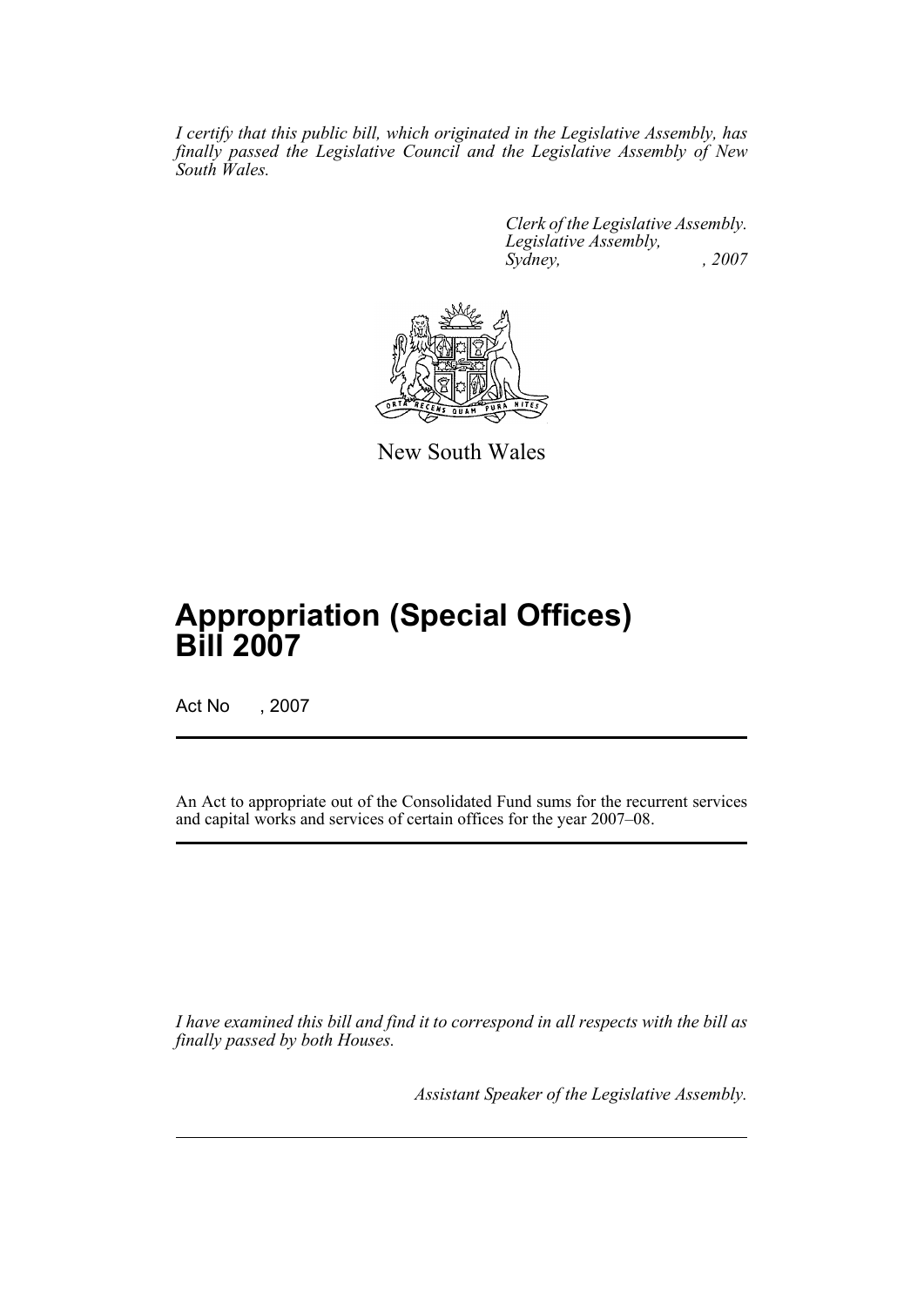## <span id="page-2-0"></span>**The Legislature of New South Wales enacts:**

## **1 Name of Act**

This Act is the *Appropriation (Special Offices) Act 2007*.

## <span id="page-2-1"></span>**2 Commencement**

This Act commences or is taken to have commenced on 1 July 2007.

## <span id="page-2-2"></span>**3 Interpretation**

- (1) In this Act, a reference to the year 2007–08 is a reference to the year from 1 July 2007 to 30 June 2008.
- (2) A reference in the *Public Finance and Audit Act 1983* to an or the Appropriation Act includes a reference to this Act.

#### <span id="page-2-3"></span>**4 Appropriation from Consolidated Fund 2007–08 for recurrent services of certain offices**

- (1) Out of the Consolidated Fund there are hereby appropriated the sums identified in sections 6 and 7, as the sums appropriated by this Act for recurrent services, which sums may be issued and applied for or towards the several uses and purposes expressed in those sections for recurrent services for the year 2007–08.
- (2) The total sum appropriated out of the Consolidated Fund for recurrent services for the year 2007–08, in accordance with the provisions of sections 6 and 7, is the sum of \$144,492,000.
- (3) Any amounts expended for recurrent services under section 25 of the *Public Finance and Audit Act 1983* or any Supply Act on or after 1 July 2007 and before the date of assent to this Act are taken to have been expended out of such of the sums for recurrent services set out in sections 6 and 7, as may be determined by the Treasurer.

#### <span id="page-2-4"></span>**5 Appropriation from Consolidated Fund 2007–08 for capital works and services of certain offices**

- (1) Out of the Consolidated Fund there are hereby appropriated the sums identified in sections 6 and 7, as the sums appropriated by this Act for capital works and services, which sums may be issued and applied for or towards the several uses and purposes expressed in those sections for capital works and services for the year 2007–08.
- (2) The total sum appropriated out of the Consolidated Fund for capital works and services for the year 2007–08, in accordance with the provisions of sections 6 and 7, is the sum of \$5,169,000.
- (3) Any amounts expended for capital works and services under section 25 of the *Public Finance and Audit Act 1983* or any Supply Act on or after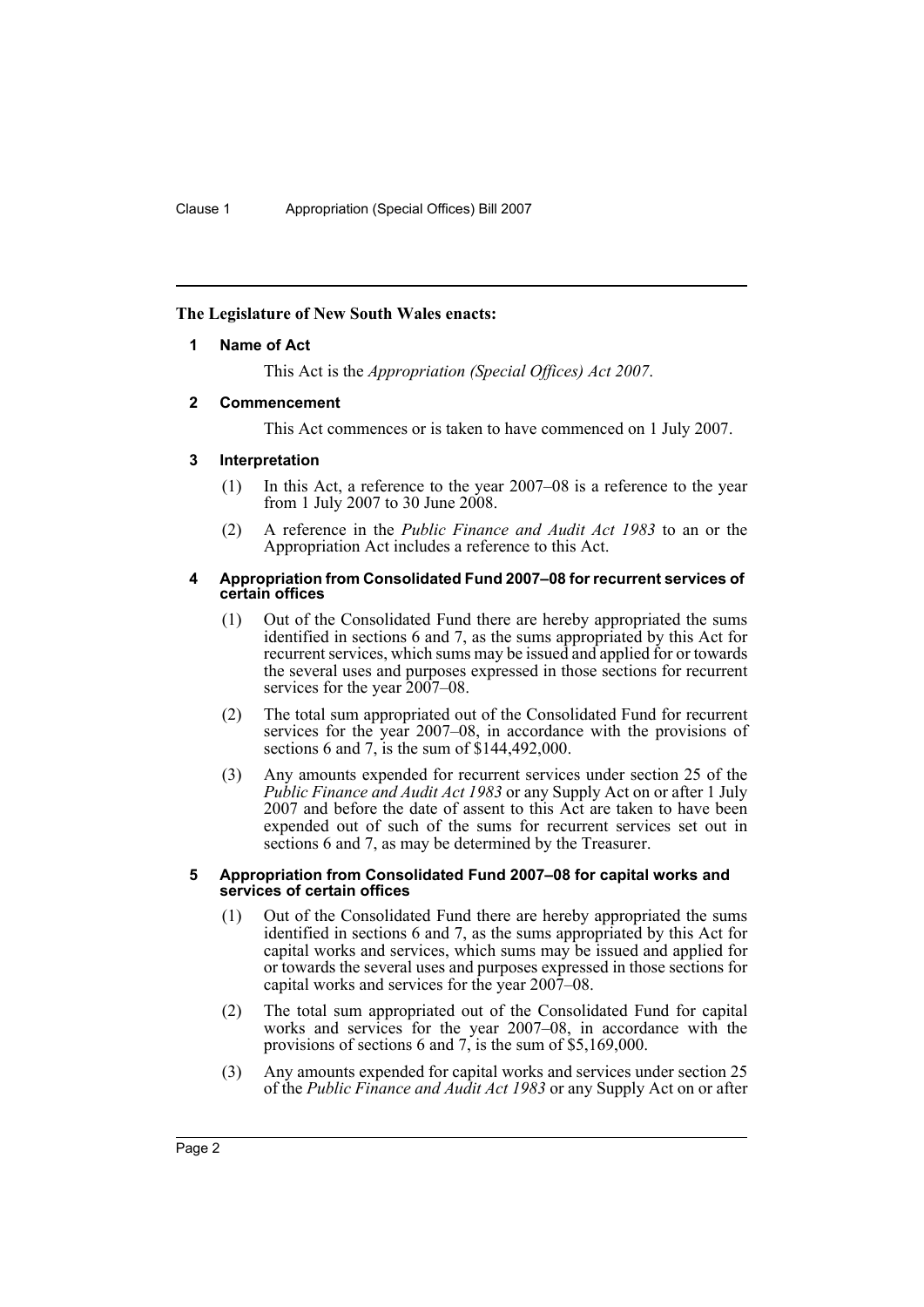1 July 2007 and before the date of assent to this Act are taken to have been expended out of such of the sums for capital works and services set out in sections 6 and 7, as may be determined by the Treasurer.

#### <span id="page-3-0"></span>**6 Premier**

(1) RECURRENT SERVICES: The sum of \$61,626,000 is hereby appropriated to the Premier for the recurrent services of the following:

|     |                                                  | \$,000 |
|-----|--------------------------------------------------|--------|
| 01. | <b>Independent Commission Against Corruption</b> | 16,239 |
| 02. | Ombudsman's Office                               | 20,176 |
| 03. | New South Wales Electoral Commission             | 25,211 |
|     | Total, Recurrent Services                        | 61,626 |
|     |                                                  |        |

(2) CAPITAL WORKS AND SERVICES: The sum of \$3,867,000 is hereby appropriated to the Premier for the capital works and services of the following:

|     |                                                  | \$,000 |
|-----|--------------------------------------------------|--------|
| 01. | <b>Independent Commission Against Corruption</b> | 1,167  |
| 02  | Ombudsman's Office                               | 300    |
| 03. | New South Wales Electoral Commission             | 2,400  |
|     | Total, Capital Works and Services                | 3,867  |

## <span id="page-3-1"></span>**7 Attorney General**

(1) RECURRENT SERVICES: The sum of \$82,866,000 is hereby appropriated to the Attorney General for the recurrent services of the following:

|    |                                               | \$.000 |
|----|-----------------------------------------------|--------|
| 01 | Office of the Director of Public Prosecutions | 82,866 |
|    | <b>Total, Recurrent Services</b>              | 82,866 |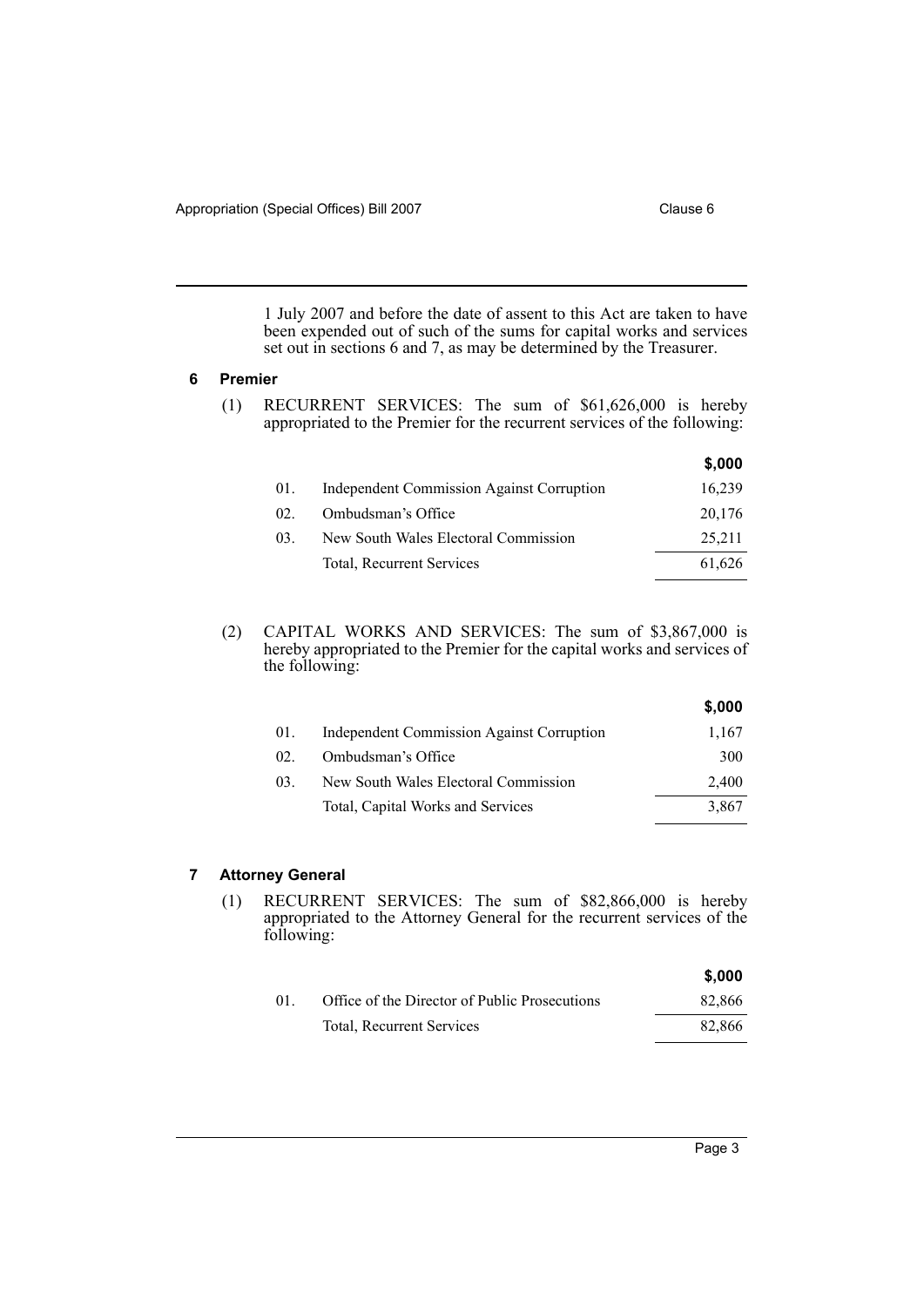(2) CAPITAL WORKS AND SERVICES: The sum of \$1,302,000 is hereby appropriated to the Attorney General for the capital works and services of the following:

|     |                                               | \$,000 |
|-----|-----------------------------------------------|--------|
| -01 | Office of the Director of Public Prosecutions | 1.302  |
|     | Total, Capital Works and Services             | 1.302  |

#### <span id="page-4-0"></span>**8 Variation of authorised payments from Consolidated Fund**

- (1) In this section, *purpose* means a purpose specified in section 6 or 7 in relation to a Minister to which a sum is appropriated for recurrent services or for capital works and services.
- (2) Payment of a sum appropriated under section 6 or 7 for a purpose may not be made in excess of the sum specified for the purpose, except as provided by this section or Division 4 of Part 2 of the *Public Finance and Audit Act 1983*.
- (3) If the exigencies of government so require, the Treasurer may authorise the payment of a sum in excess of the amount specified for a purpose, but only if an equivalent sum is not paid out for another purpose, whether the other purpose is specified in relation to the same or a different Minister, subject to subsection (4).
- (4) A sum appropriated for recurrent services may only be paid out for recurrent services and a sum appropriated for capital works and services may only be paid out for capital works and services.
- (5) This section does not apply to sums appropriated by another Act.
- (6) This section does not enable the Treasurer to authorise the payment of a sum in augmentation of, or as an addition to, any salary or wages the amount of which has been fixed by law.
- (7) The Treasurer is to inform the Auditor-General of every authorisation given under this section.
- (8) An authorisation under this section may be given before or after the relevant payment is made.

## <span id="page-4-1"></span>**9 Appointment of person to carry out the functions of the Treasurer under section 8**

(1) The Treasurer may appoint a person to carry out the Treasurer's functions under section 8.